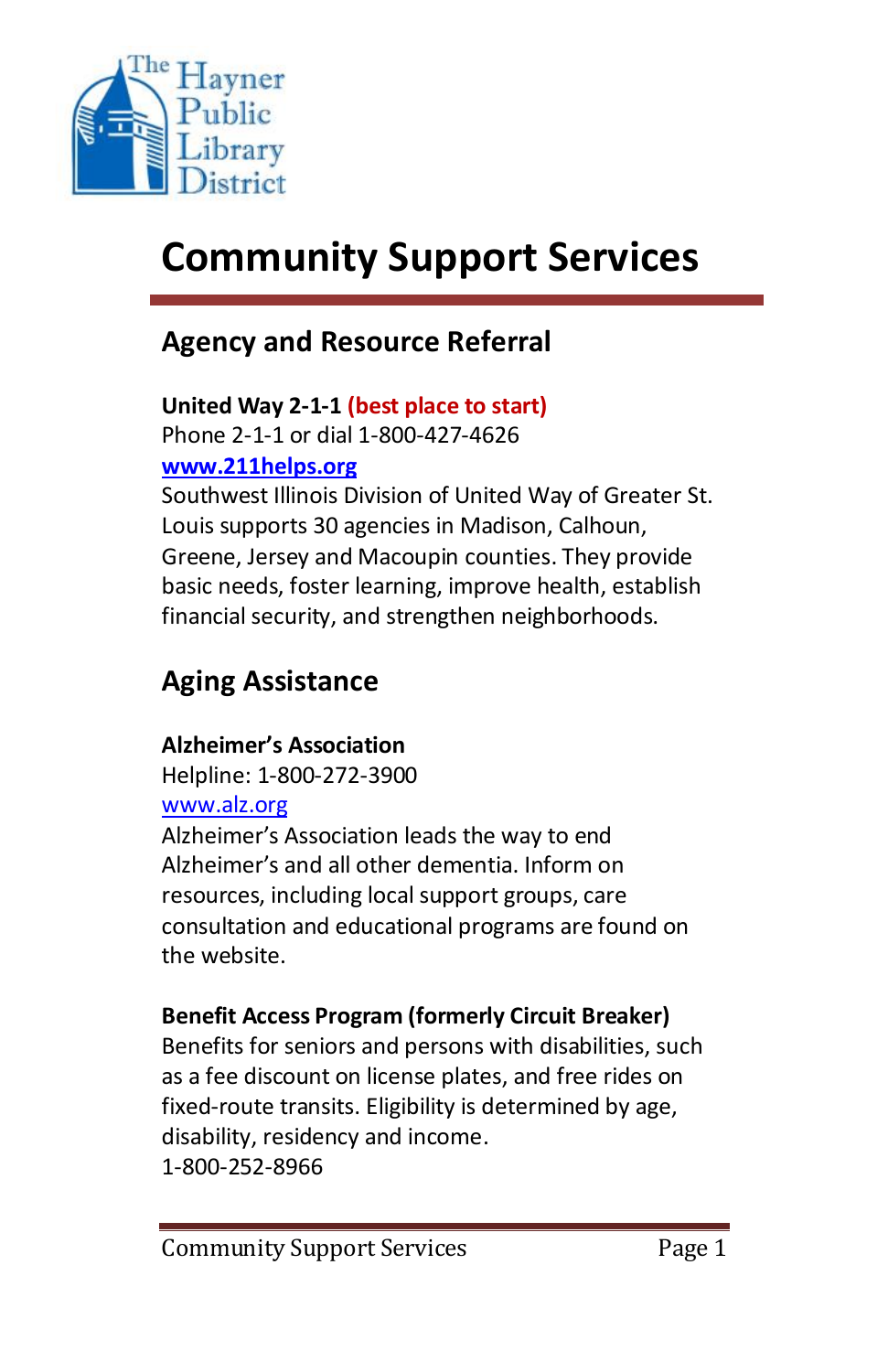#### **Senior Services Plus**

2603 N. Rodgers Ave. Alton, IL 62002 618-465-3298 Serves seniors 60 years and older to enrich their lives through programs and services that encourage independent living. Serves as an outreach site for energy assistance. **Offers help with filling out application for Benefit Access Program.**

### **Southwestern Illinois Visiting Nurse Association**

#7 Executive Woods Swansea, IL 62226 618-236-5800; 1-800-642-5429 **[https://sivna.com](https://sivna.com/)** Offers skilled home health care, services for seniors,

and adult protective services.

### **Children and Families**

### **Boys & Girls Club of Alton, Inc.**

2512 Amelia St. Alton, IL 62002 618-462-6249 Serves area youth 6 to 18 years old. Some programs offered are the After School Program, homework help, health and life skills, recreation and fitness.

#### **Foster Grandparent Program (FGP) Senior Services Plus** 2603 N. Rodgers Ave.

Alton, IL 62002 618-465-3298, Extension 134 or 135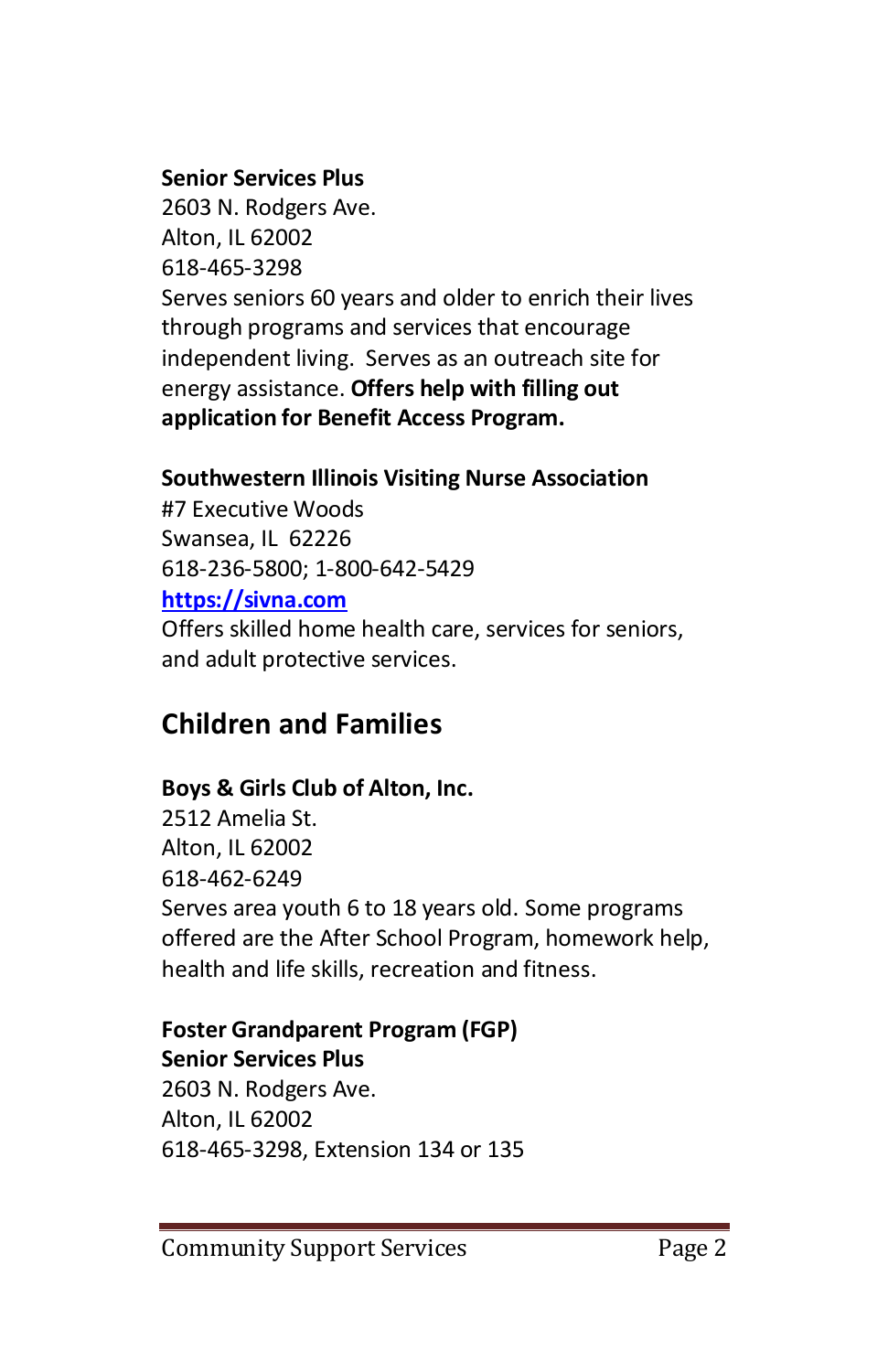Volunteers are experienced tutors and mentors to children and youth with special needs. **Riverbend Family Ministries**

## 131 E. Ferguson Ave.

Wood River, IL 62095 618-251-9790

### **[https://riverbendfamilyministries.com](https://riverbendfamilyministries.com/)**

Programs for children and families: help for those suffering drug/alcohol addiction (Amare, NFP); Court Appointed Special Advocate (CASA); Pathways Counseling; preventing childhood violence/abuse (Refuge); energy assistance (Warm Neighbors Cool Friends); Youth Development Program for youth ages 12 -17 who have been in violent situations.

### **Riverbend Head Start & Family Services**

550 Landmarks Blvd. Alton, IL 62002 618-463-5946 **[https://riverbendfamilies.org](https://riverbendfamilies.org/)**

Supports pregnant parents, babies, toddlers, and preschoolers through home visits, Early Head Start, and Head Start programs. Provides child development activities, nutritious meals, health and dental exams, and help for families to achieve goals.

### **Women, Infants, and Children (WIC)**

101 E. Edwardsville Rd. Wood River, IL 62095 618-254-3591

### **[cyhs.com](https://cyhs.com/)**

Registered nurses and nutritionists are available to help mothers and children up to age five. Coupons are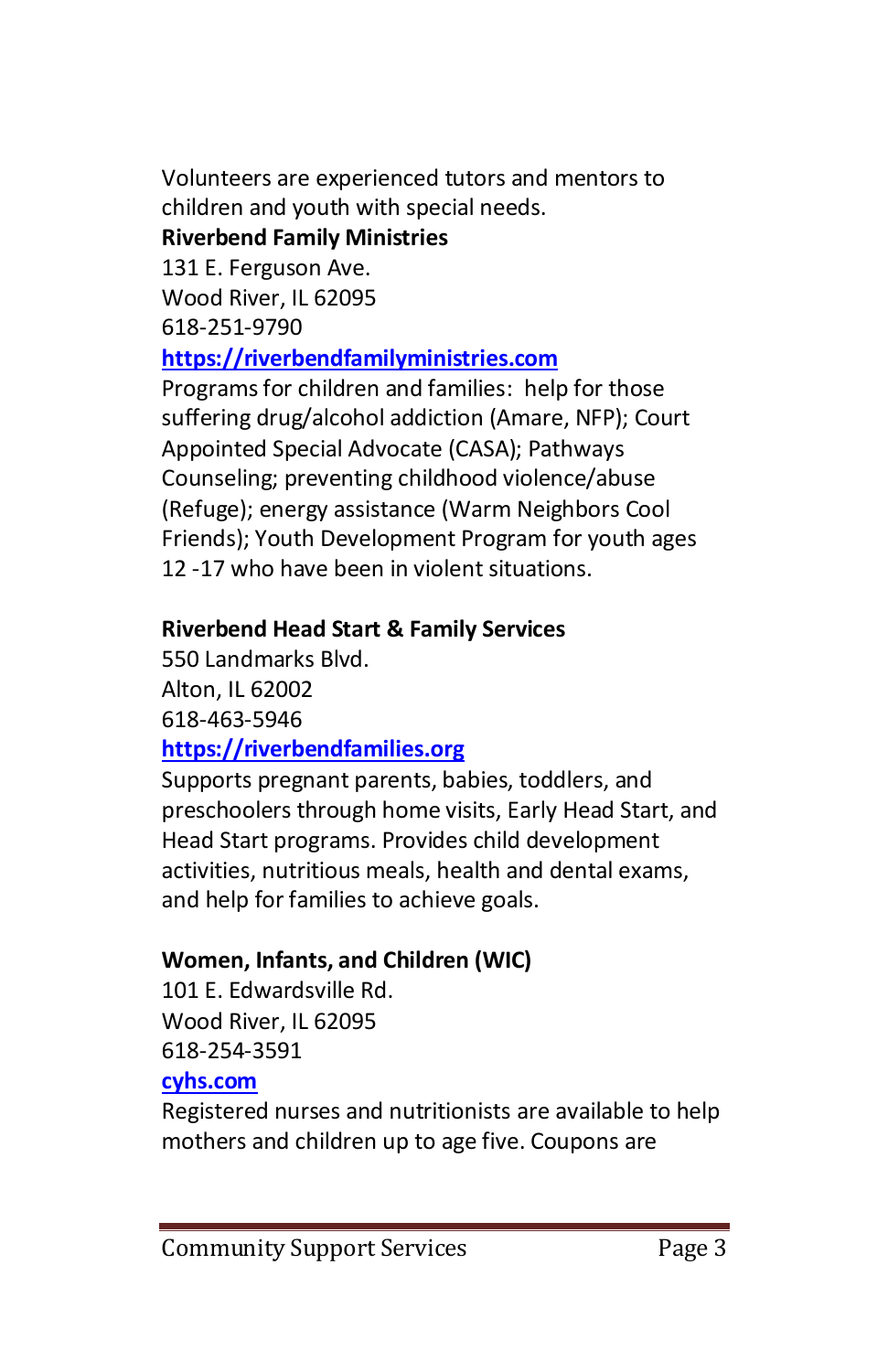available for free nutritious supplemental foods that can be used at grocery stores.

### **YWCA of Alton**

304 E. 3rd St. Alton, IL 62002 618-465-7774 [https://www.altonywca.com](https://www.altonywca.com/)

YWCA of Alton is dedicated to eliminating racism, empowering women and promoting peace, justice, freedom and dignity for all. Year-round child enrichment services are available for working parents of school aged children, and free Community Tutoring program in reading and math offered during the summer for K-6 grade students.

## **Clothing and Food Pantries**

### **Crisis Food Center**

21 E. 6<sup>th</sup> St. Alton, IL 62002 618-462-8201 Call between 8:30 to 11:30 a.m. Monday-Friday on the morning you wish to be served. Food pick-up is from 1:00 to 3:00 p.m. New and used clothing is available at their Nearly New Shop.

### **Alton Guardian Angels - Catholic Charities**

3512 McArthur Blvd. Alton, IL 62002 618-462-0634 Ext. 237 Mon. Wed. Fri. 1:00 to 3:00 p.m. Photo ID and mail to prove residency is required for food assistance.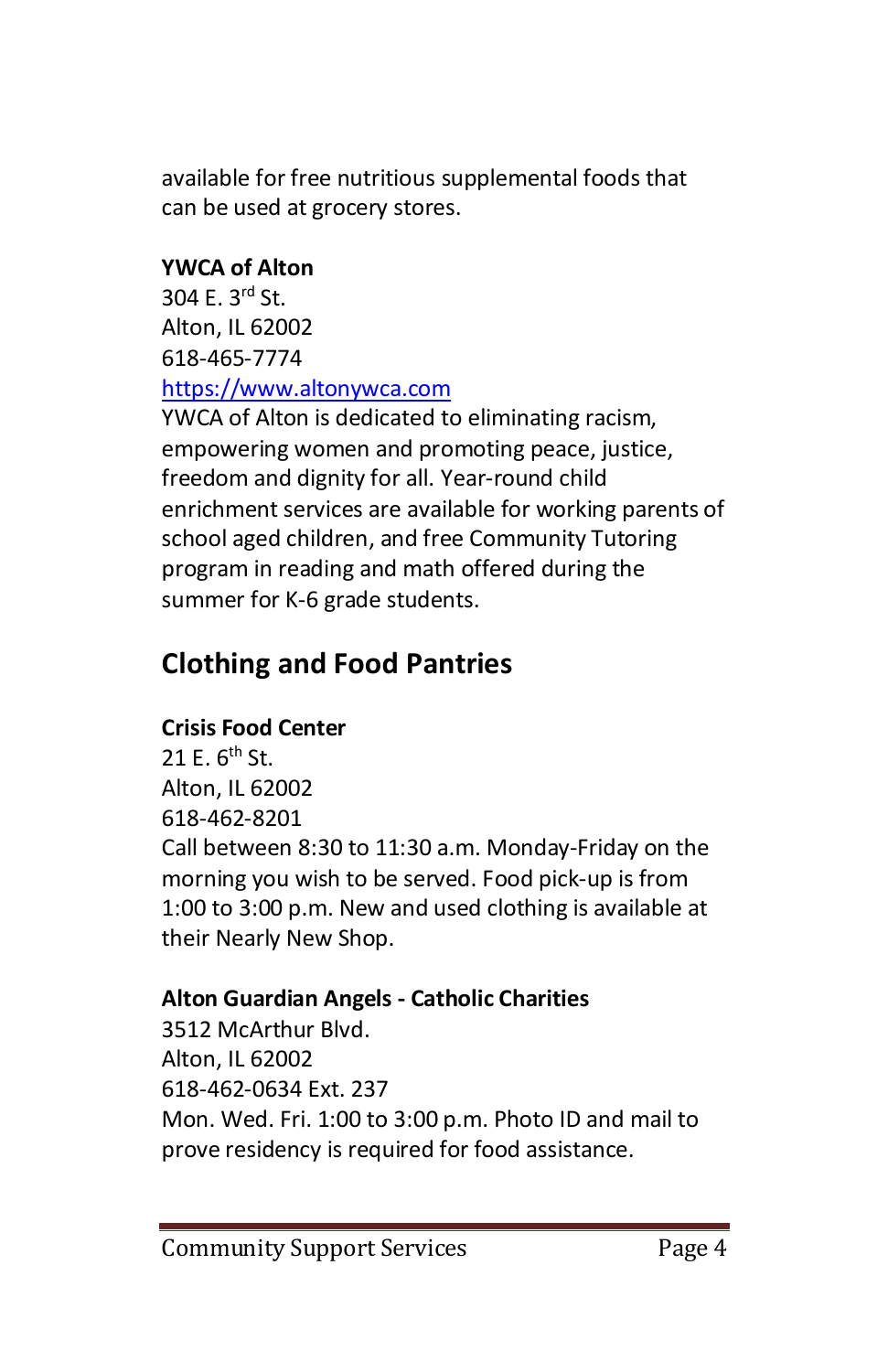### **The Storehouse**

3420 College Ave. Alton, IL 62002 618-468-1068 Pastor Kenny Campbell, director. Drive up food pick-up Fri. 3:00 to 5:00 p.m. Call to sign up for food assistance. Delivery available for those with mobility problems.

### **Community Hope Center**

1201 Hope Center Lane PO Box 124 Cottage Hills, IL 62018 618-259-0959 Food, clothing, educational, and medical services are provided, but registration as a client is required before assistance can be given. Client registration is from 9 to 11 a.m. on Mon. Tues. Wed. Fri. Visits to the center are allowed every other week for assistance.

### **Salvation Army**

525 Alby Alton, IL 62002 618-465-7764 Food assistance Tuesday mornings 9:00 to 11:00 a.m.

### **Crisis Help**

### **Call For Help**

235 E. Delmar Ave. Alton, IL 62002 618-462-0552 **24-hour sexual assault hotline.** 618-397-0975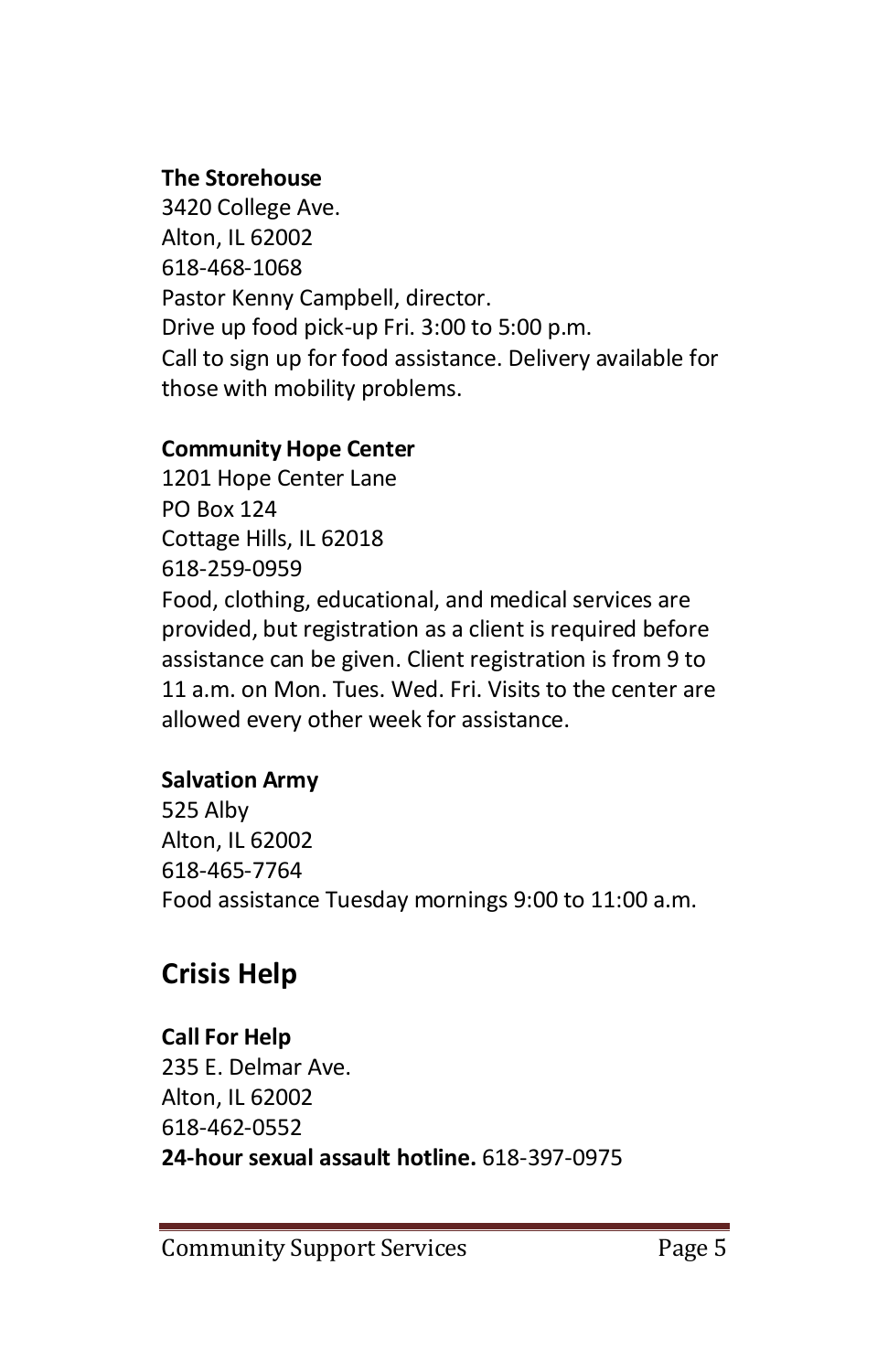Trained advocates are on call 24/7 to provide any survivors of sexual violence confidential crisis support and ongoing services for counseling, medical advocacy, legal advocacy, and emotional support.

### **Crisis Text Line**

Text **741741** from anywhere in the USA to text with a trained Crisis Counselor. Crisis intervention for suicide prevention in the U.S.

**[https://www.crisistextline.org](https://www.crisistextline.org/)**

### **Suicide Prevention Lifeline**

1-800-273-TALK (8255) Available 24/7 to anyone in suicidal crisis or emotional distress.

## **Disabilities Support**

### **Illinois Department of Human Services – Rehabilitation Services**

606 W. St. Louis Ave. East Alton, IL 62024 618-258-9996 DHS's division of Rehabilitation Services is the state's lead agency serving individuals with disabilities.

### **Challenge Unlimited**

4 Emmie L. Kaus Lane Alton, IL 62002 618-465-0044 **[https://www.cuinc.org](https://www.cuinc.org/)**

As a Commission on Accreditation of Rehabilitation Facilities (CARF) accredited Community Rehabilitation Program (CRP) provider, Challenge Unlimited provides adult and youth programs, work skills training centers,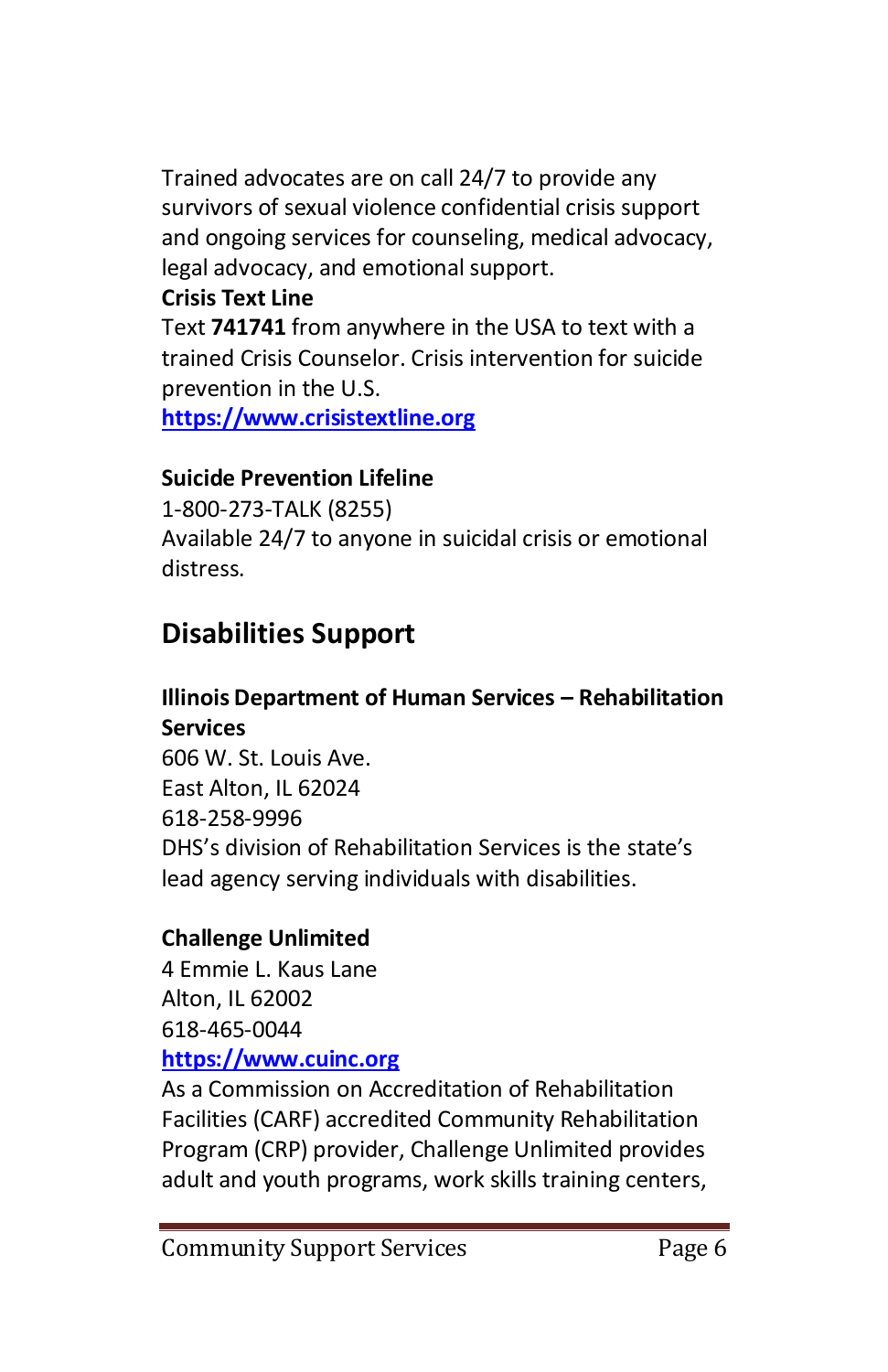employment services, and community-integrated living options for people with disabilities.

### **IMPACT CIL (Center for Independent Living)**

2735 E. Broadway Alton, IL 62002 618-462-1411 TTY: 618-474-5333 CIL exists to empower individuals with disabilities to take charge of their lives to make their own choices and decisions in order to be as self-sufficient as possible. Five core services provided: advocacy, information and referral support, peer support, independent living skills training, and transition support.

### **Emergency Shelters/Homelessness**

### **Madison County Homeless Hotline**

618-296-5300 Taking calls Mon. – Fri. 8:30 a.m. to 4:30 p.m. Leave message 24/7.

### **Salvation Army**

525 Alby St. Alton, IL 62002 618-465-7764 **[www.salvationarmy.org](http://www.salvationarmy.org/)**

#### **Oasis Women's Center**

111 Market St. Alton, IL 62002 618-465-1978 **[www.womenshelters.org/det/il-oasis\\_womens\\_center](http://www.womenshelters.org/det/il-oasis_womens_center)**

Community Support Services Page 7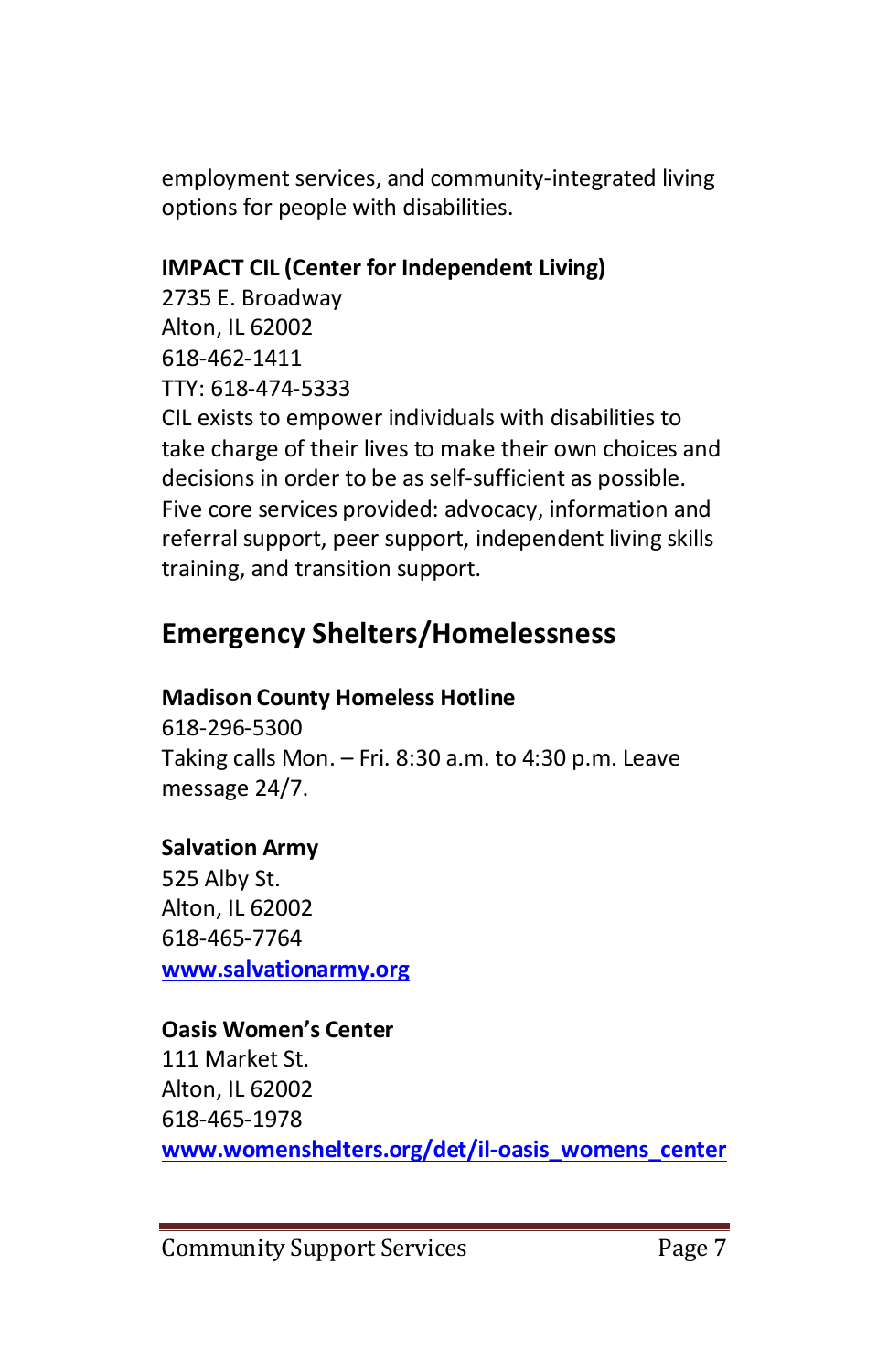Provides shelter and recovery for domestic violence victims.

### **Riverbend Family Ministries**

131 E. Ferguson Ave. Wood River, IL 62095 618-251-9790 **[https://riverbendfamilyministries.com](https://riverbendfamilyministries.com/)**

Client Services Department offers clients experiencing homelessness facilities to shower, do laundry, have a hot cup of coffee and share conversation while there. There are no overnight stays.

#### **Domestic Violence Hotline**

For anyone affected by abuse and needing support, call 1-800-799-7233, or text LOVEIS to 1-866-331-9474. TTY 1-800-787-3224

### **Energy Assistance**

### **Madison County Energy Assistance Program**

618-296-6485 Assists families with low incomes to heat and cool their homes. The program offers bill pay assistance and furnace repair or replacement during an emergency.

### **Madison County Urban League**

408 E. Broadway Alton, IL 62002 618-463-1906 Low Income Home Energy Assistance Program (LIHEAP). By appointment only from 8 to 9:30 a.m.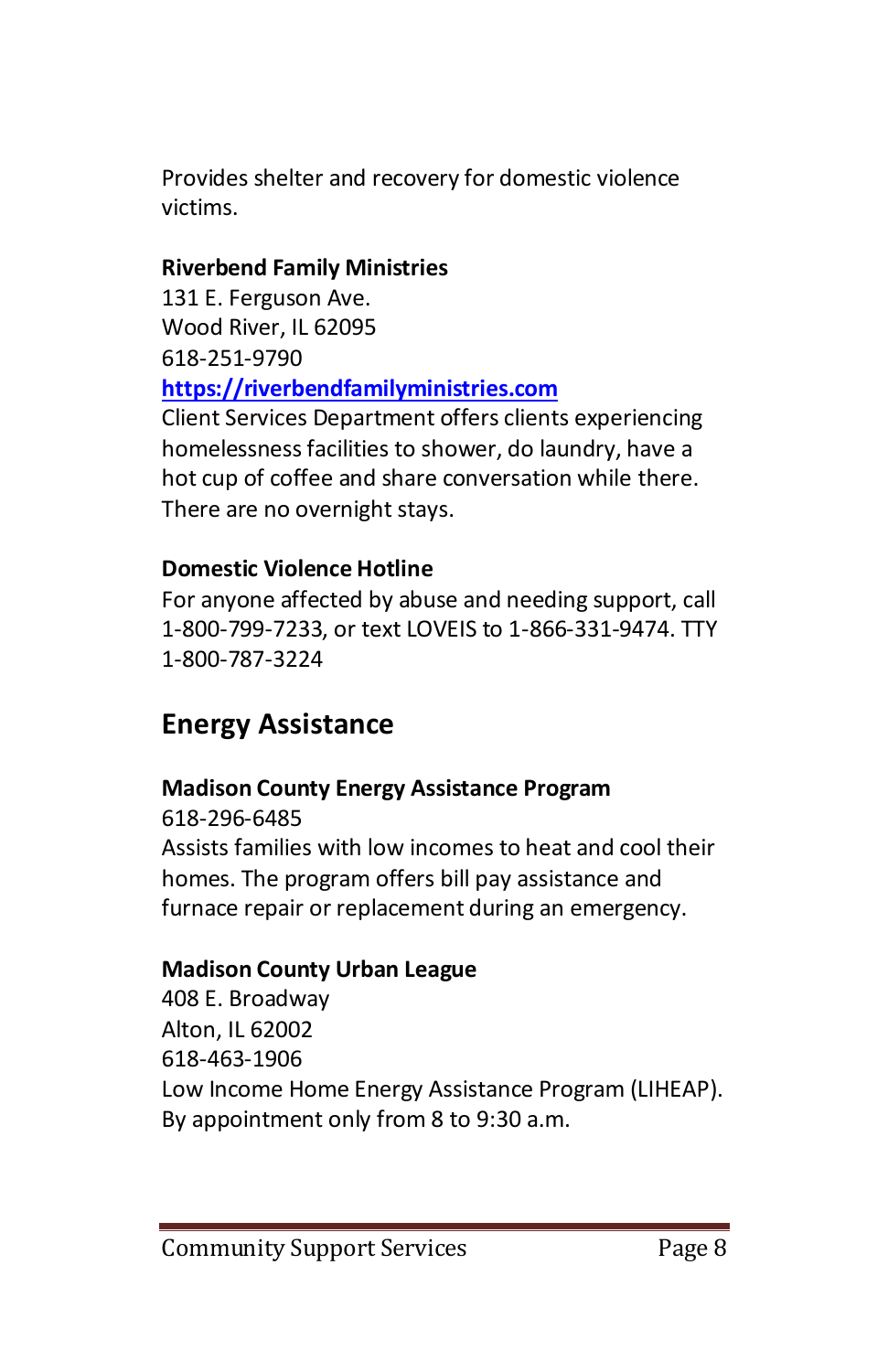### **Senior Services Plus**

2603 N. Rodgers Ave. Alton IL 62002 618-465-3298 Energy assistance for elderly only (60+). By appointment only. **Handyman Program** offers home repair and maintenance to seniors living at home.

### **Warm Neighbors Cool Friends**

Contact: Riverbend Family Ministries at 618-251-9790 [https://riverbendfamilyministries.com](https://riverbendfamilyministries.com/)

Offers help to low- to moderate-income customers of Ameren. Assistance to senior citizens on fixed income, families with disabilities, and those that don't normally qualify for government programs.

## **Healthcare and Dental Services**

### **Lewis and Clark Community College**

### **Paul B. Hanks Dental Clinic**

5800 Godfrey Rd. Godfrey, IL 62035 618-468-4463 **[https://www.lc.edu/Dental\\_Clinic](https://www.lc.edu/Dental_Clinic)**

Dental clinic offers low-cost, high-quality dental exams, cleanings, and x-rays for a flat fee.

### **Madison County Health Department**

101 E. Edwardsville Rd. Wood River, IL 62095 618-296-6060 [https://www.co.madison.il.us/departments/health/inde](https://www.co.madison.il.us/departments/health/index.php) [x.php](https://www.co.madison.il.us/departments/health/index.php)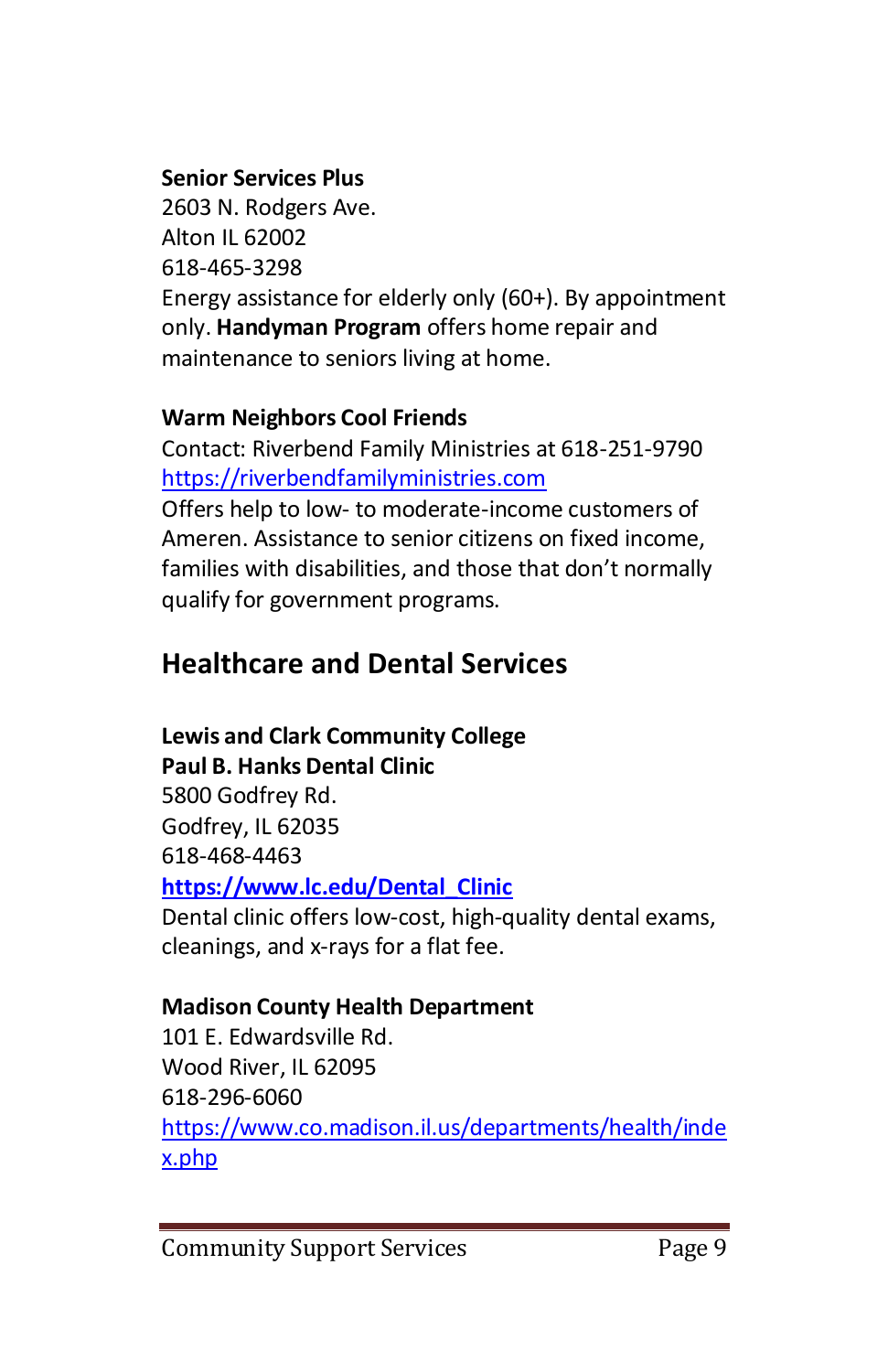Smoking Education Prevention, AIDS Screening, Lead Poisoning Screening, Immunizations, and more.

### **SIU School of Dental Medicine Alton Dental Clinic**

1700 Annex St. Alton, IL 62002 618-474-7000 Covers dental needs at a reduced fee while providing outstanding service and quality treatment.

#### **Southern Illinois Healthcare Foundation SIHF Healthcare – Alton**

4 Memorial Dr. Building B, Suite 210 Alton, IL 62002 618-463-5905

### **[www.sihf.org](http://www.sihf.org/)**

Have providers for Pediatrics, Family Practice, Internal Medicine, Behavioral Health, Dental, and OB-GYN. Offers financial assistance, for those that don't have health insurance, with the SmartPay sliding fee discount plan. Also, Certified Health Insurance Navigators are available to help with choosing a plan through the Health Insurance Marketplace.

## **Housing Assistance**

### **Alton Housing Authority**

2406 Crawford St. Alton, IL 62002 618-465-4269 Provides public housing facilities, housing subsidy vouchers, and monthly rent subsidy based on income.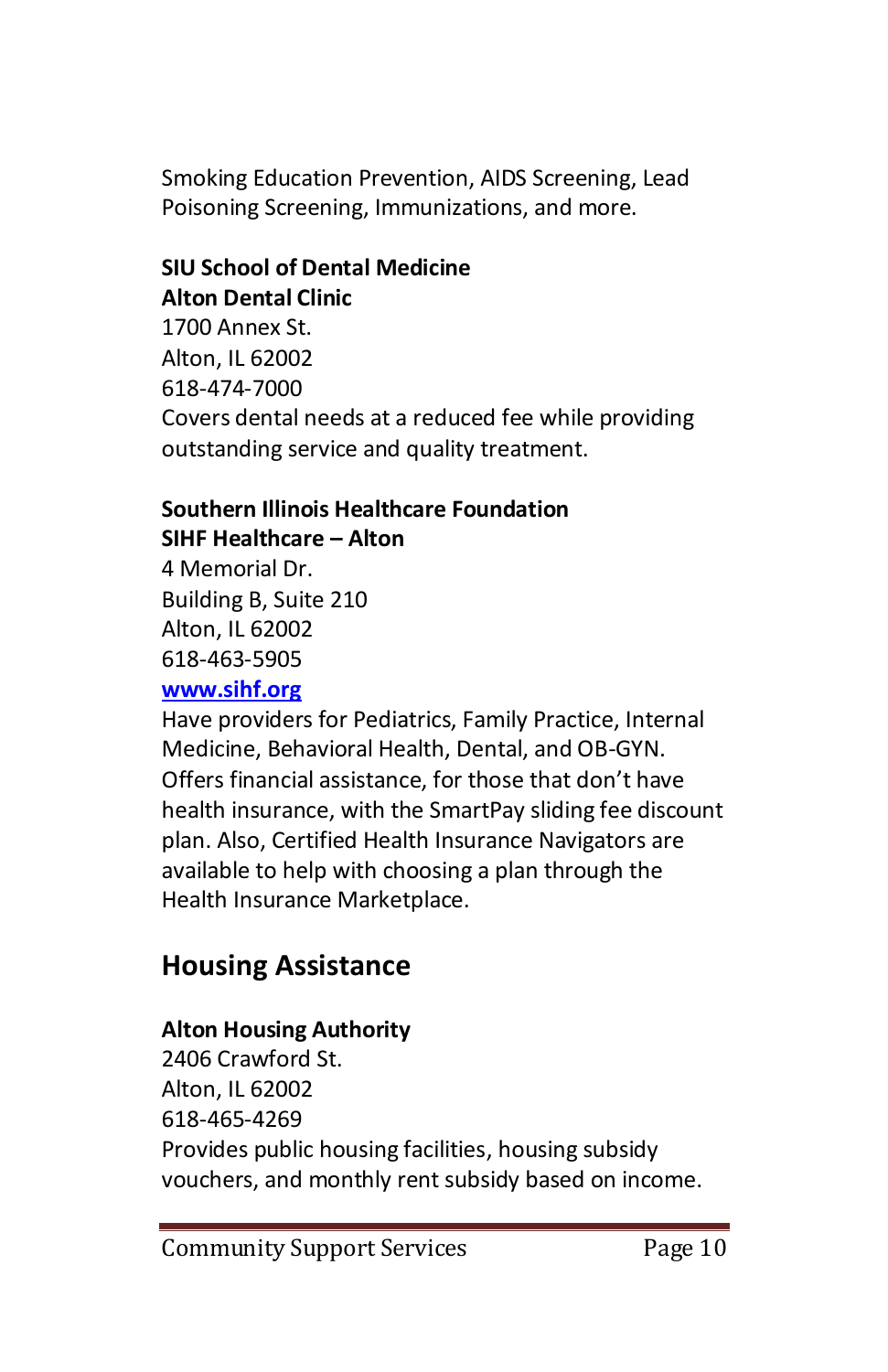### **Madison County Community Development**

157 N. Main St. Edwardsville, IL 62025 618-296-6200 **Homeless Hotline.** 618-296-5300 Mon. – Fri. 8:30 a.m. to 4:30 p.m. Leave message 24/7. Help for emergency shelter, housing assistance, advice, support and referrals.

### **Riverbend Family Ministries**

131 E. Ferguson Ave. Wood River, IL 62095 618-5-251-9790 **[https://riverbendfamilyministries.com](https://riverbendfamilyministries.com/)**

Client Services Department works with individuals needing aid with rental and utility assistance.

### **Supportive Services for Veteran Families (SSVF) Chestnut Health Systems**

50 Northgate Industrial Dr. Granite City, IL 62040 618-296-5300 (screening); 618-512-1823 Provides supportive services to veterans or member of a veteran family who have very low income and are homeless or in imminent danger of homelessness.

### **Job and Career Assistance**

### **Madison County Employment & Training**

101 E. Edwardsville Rd. Wood River, IL 62095 618-296-4445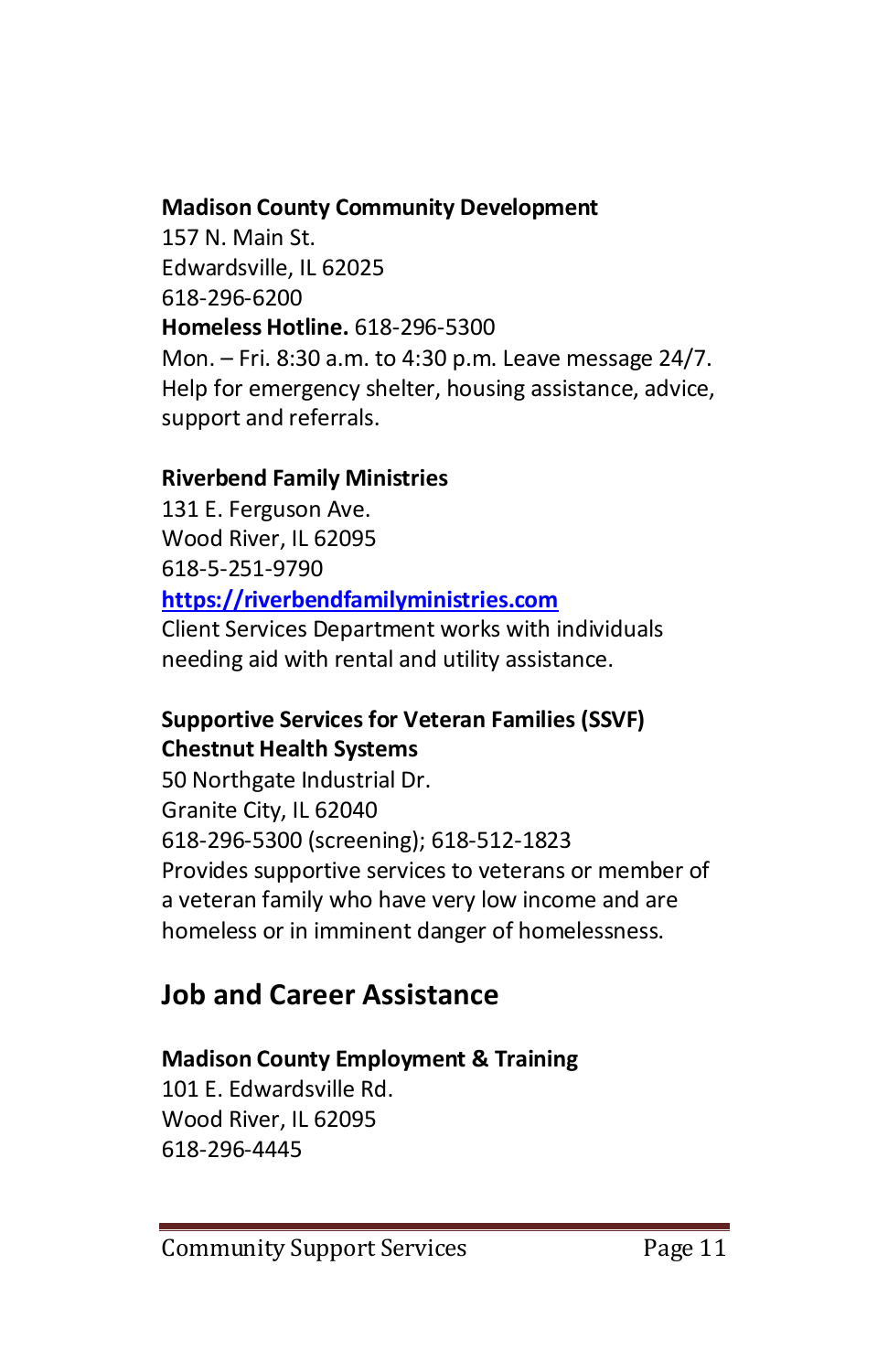### **[https://www.co.madison.il.us/departments/employm](https://www.co.madison.il.us/departments/employment_and_training/index.php) [ent\\_and\\_training/index.php](https://www.co.madison.il.us/departments/employment_and_training/index.php)**

Provides services to job seekers and businesses throughout southwestern Illinois. Job seeker services include job listings, career fairs, job search resources, career transition help, resume assistance, and interview assistance.

### **Illinois workNet Center**

State of Illinois workforce portal. **[https://www.illinoisworknet.com](https://www.illinoisworknet.com/)** Resources for employers, job seekers, virtual job fairs, and community college classes.

### **YouthBuild/AmeriCorp Scott Bibb Adult Education Center Lewis and Clark Community College** 1004 E.  $5^{th}$  St. Alton, IL 62002 618-468-4141

A program designed to serve out of school youth 16 to 24. A career pathway to prepare young adults to take the GED or complete their high school diploma while gaining skills in construction, information technology, or CAN.

## **LGBTQ**

### **Radzom Counseling** 1946 Edwardsville Club Plaza Rd. Edwardsville, IL 62025 618-248-2040 **[www.radzomcounseling.com](http://www.radzomcounseling.com/)** Offers LGBTQ and transgender counseling.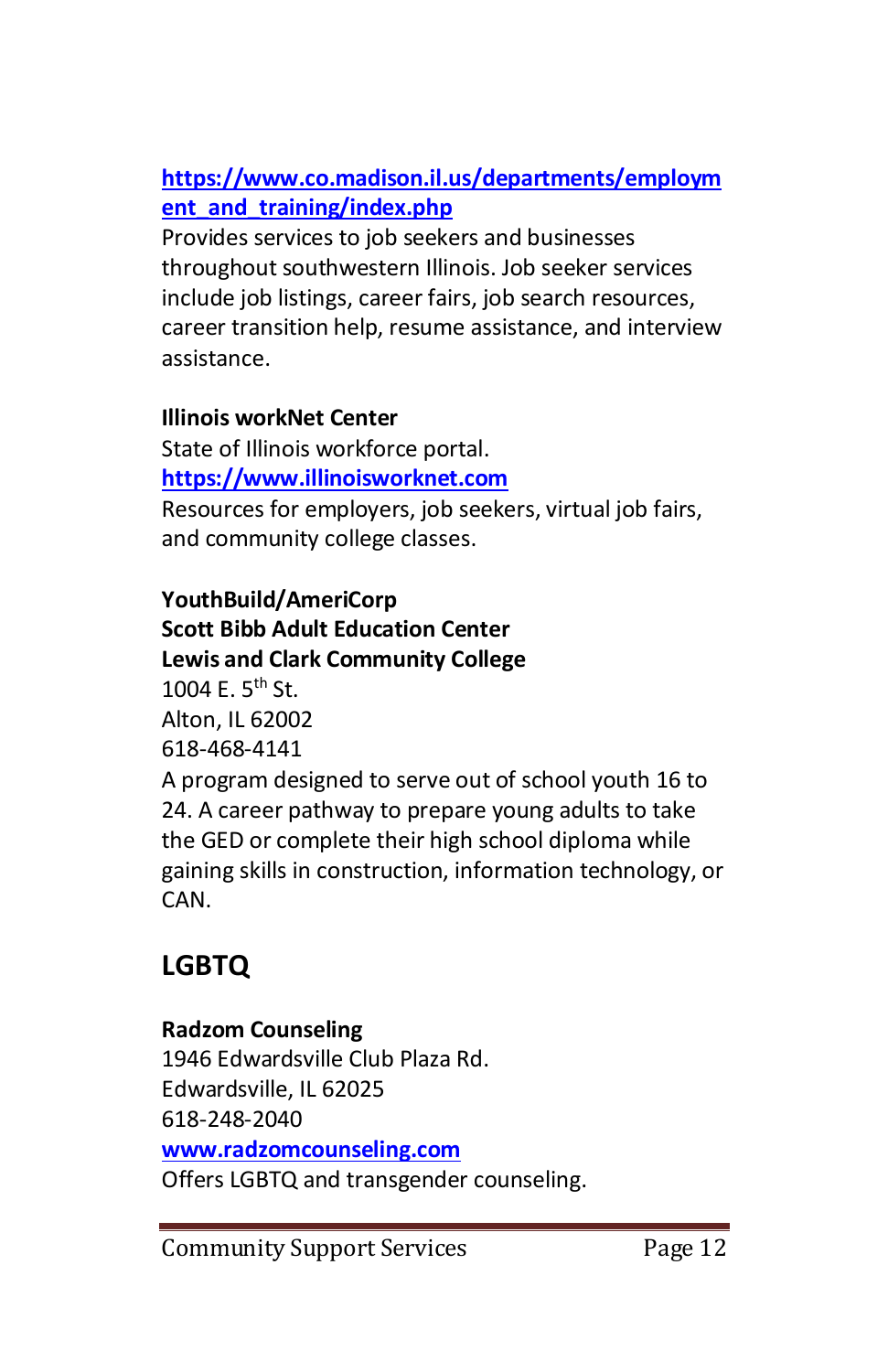### **Metro Trans Umbrella Group**

### **[https://www.stlmetrotrans.org](https://www.stlmetrotrans.org/)**

Offer support groups for trans-identified people 18 years of age and older in the metro St. Louis area. Other services are STI testing, free name change assistance, food pantry and Alix's Closet.

### **LGBT National Hotline**

[www.lgbthotline.org](http://www.lgbthotline.org/) 1-888--843-4564

### **The Trevor Lifeline**

LGBTQ Youth call 1-866-488-7386

### **Legal Assistance**

### **Land of Lincoln Legal Assistance Foundation**

310 Easton St. #330 Alton, IL 62002 618-462-0029; 1-800-642-5570 Offers free civil legal services to eligible low-income residents. To apply for help, call the Legal Advice and Referral Center at 618-394-7300 or toll free at 1-877- 342-9474.

### **Literacy**

**Family Literacy Scott Bibb Adult Education Center Lewis and Clark Community College** 1004 E.  $5^{th}$  St. Alton, IL 62002 **[https://www.lc.edu/Family\\_Education](https://www.lc.edu/Family_Education)**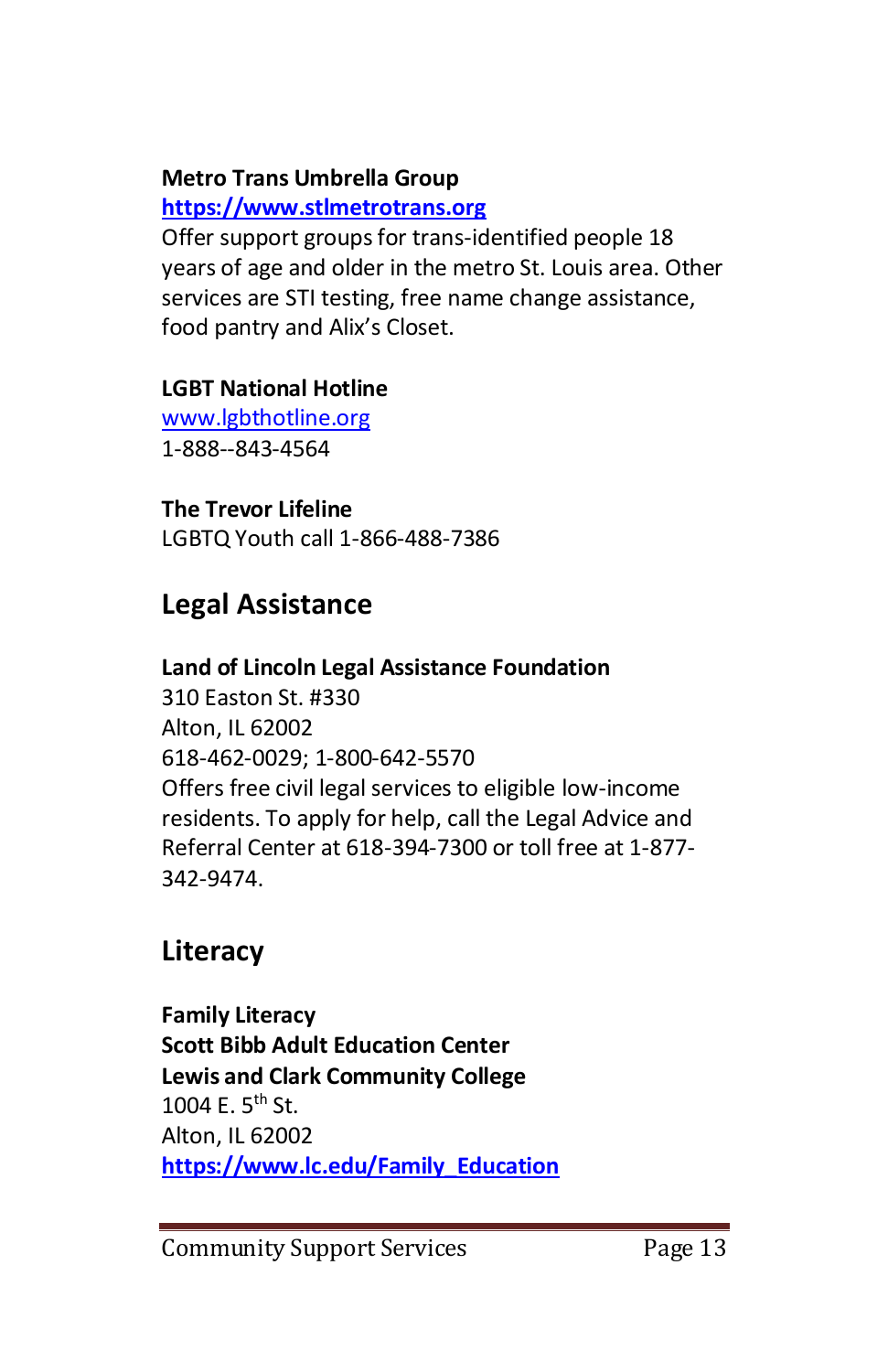GED preparation, career exploration, Parent and Child Together activities, transportation (bus tokens), parenting workshops, and more.

### **Project READ (Adult Education) Lewis and Clark Community College**

5800 Godfrey Rd. Godfrey, IL 62035 618-468-4144 Provides free basic reading, math, and English language tutoring for adults 17 and up. GED classes also available.

### **Mental Health/Substance Use Disorder**

### **AlcoholRehabHelp**

[https://alcoholrehabhelp.org](https://alcoholrehabhelp.org/) A web guide for those struggling with alcohol use

disorders, substance abuse disorders, and mental health disorders.

### **Amare, NFP. Riverbend Family Ministries**

131 E. Ferguson Ave. Wood River, IL 62095 618-5-251-9790 **[https://riverbendfamilyministries.com](https://riverbendfamilyministries.com/)**

Works with those in alcohol/drug addiction, depression, and/or suicidal tendencies along with the families and community.

### **Behavioral Health Alternatives, Inc.**

337 E. Ferguson Ave. Wood River, IL 62095 618-251-4073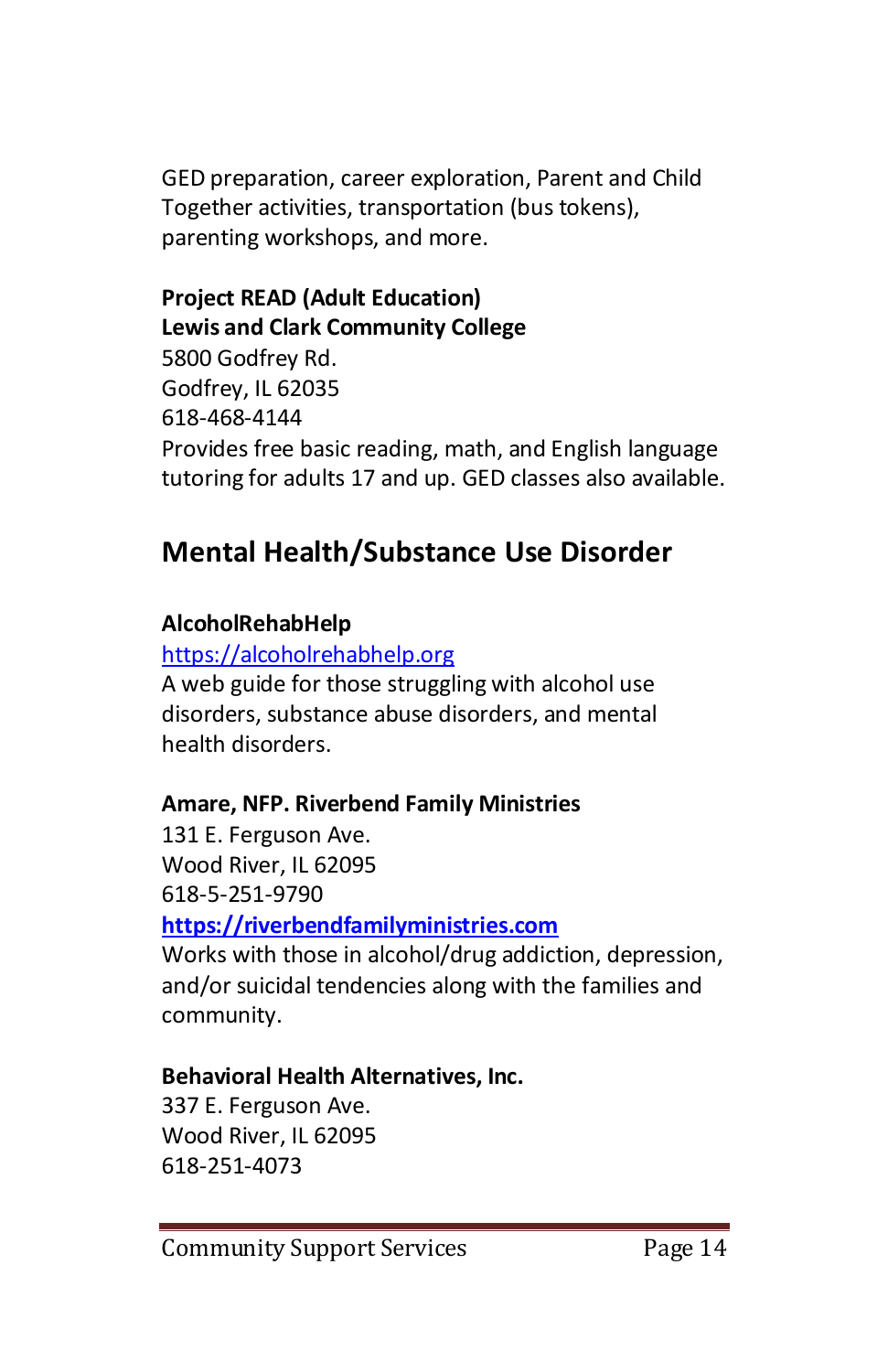Provides comprehensive outpatient mental health services by professional staff within a recovery-based Care Management Program. Help in resolving emotional issues and develop mental health skills.

### **Centerstone – Alton**

2615 Edwards St. Alton, IL 62002 618-462-2331 or 1-877-467-3123 **[https://centerstone.org/locations/illinois/facilities/ce](https://centerstone.org/locations/illinois/facilities/centerstone-alton-edwards-street) [nterstone-alton-edwards-street](https://centerstone.org/locations/illinois/facilities/centerstone-alton-edwards-street)**

Psychiatrists, psychologists, and case managers provide mental health care for adults with common mental health disorders; provides substance use disorder treatment; education and support to the community; offers individuals with intellectual and developmental disabilities life skills development, employment and

housing services.

### **Chestnut Health Systems**

50 Northgate Industrial Dr. Granite City, IL 62040 618-877-4420 or (24-hour helpline) 618-877-0316 **[www.chestnut.org](http://www.chestnut.org/)**

Provides education and prevention for substance abuse as well as treatment and recovery.

### **Illinois Helpline – for Opioids and Other Substances**

Call 1-833-234-6343, or text "HELP" to 833234 Helpline provides information, support, and a connection to services for substance use disorder. No need to have insurance to access treatment. Helpline is free and confidential.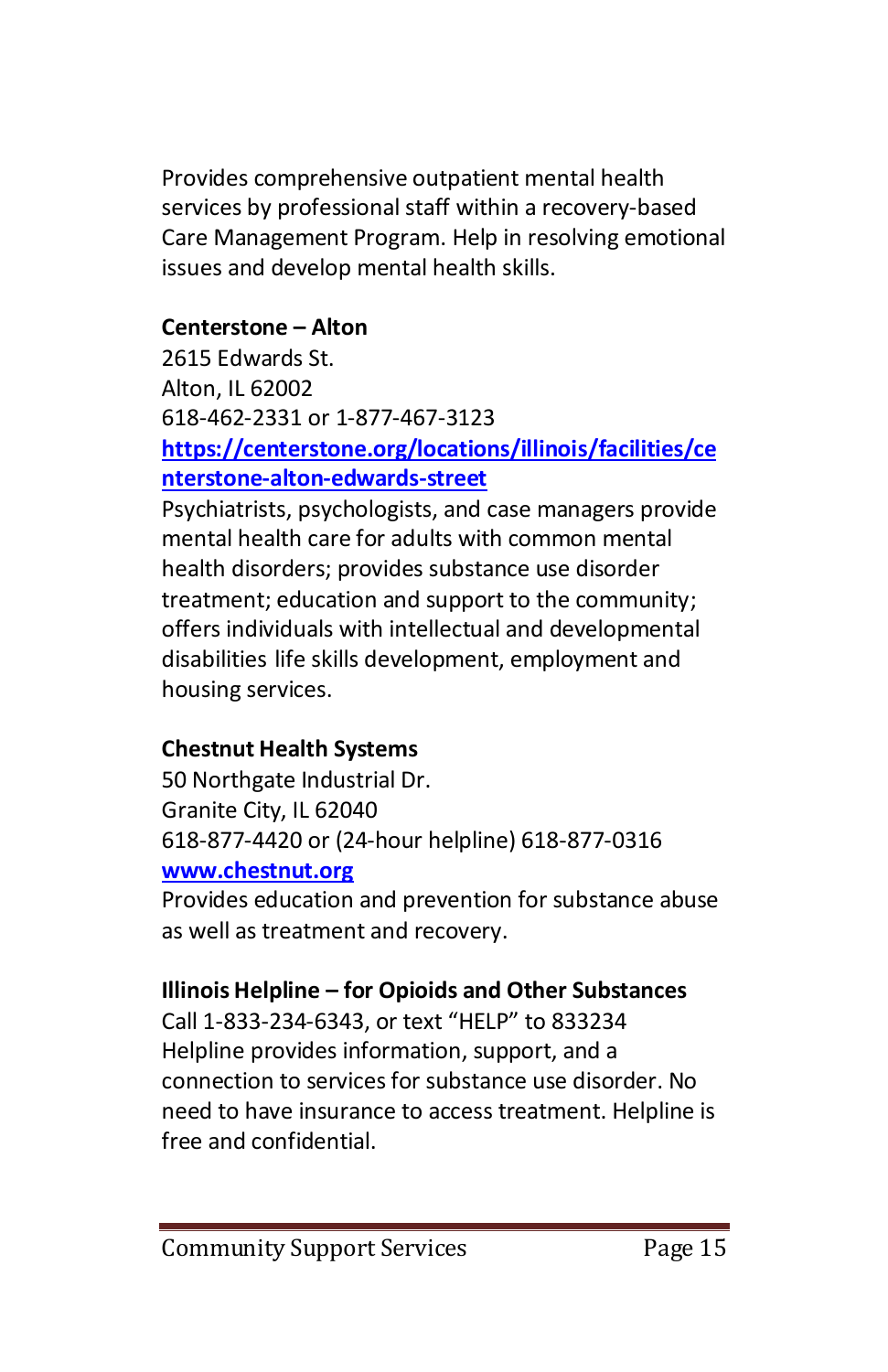### **Illinois Warm Line**

866-359-7953 or connect to a counselor by texting TALK to 552020.

If you or a family member have mental health and /or substance use challenges and would like to receive support by phone, call the Illinois Warm Line.

### **National Alliance on Mental Illinois (NAMI) NAMI Southwestern Illinois**

Gateway Regional Medical Center 2100 Madison Ave.  $4<sup>th</sup>$  floor Granite City, IL 62040-4701 618-798-9788

### **[http://namiswi.org](http://namiswi.org/)**

Provides support, education and advocacy for persons with mental illnesses and their families.

### **OSF Healthcare**

1 St. Anthony's Way, 4<sup>th</sup> floor Alton, IL 62002 618-474-6240 OSF Behavioral and Mental Health offers support to adults, teens, children seeking diagnosis, short-term treatment or long term-treatment of mental and emotional health issues.

### **Southern Illinois Healthcare Foundation (SIHF) Behavioral Health**

4 Memorial Dr., Building B, Suite 210 Alton, IL 62002 618-463-5905 **[https://www.sihf.org/patient-care](https://www.sihf.org/patient-care-services/behavioral-health)[services/behavioral-health](https://www.sihf.org/patient-care-services/behavioral-health)**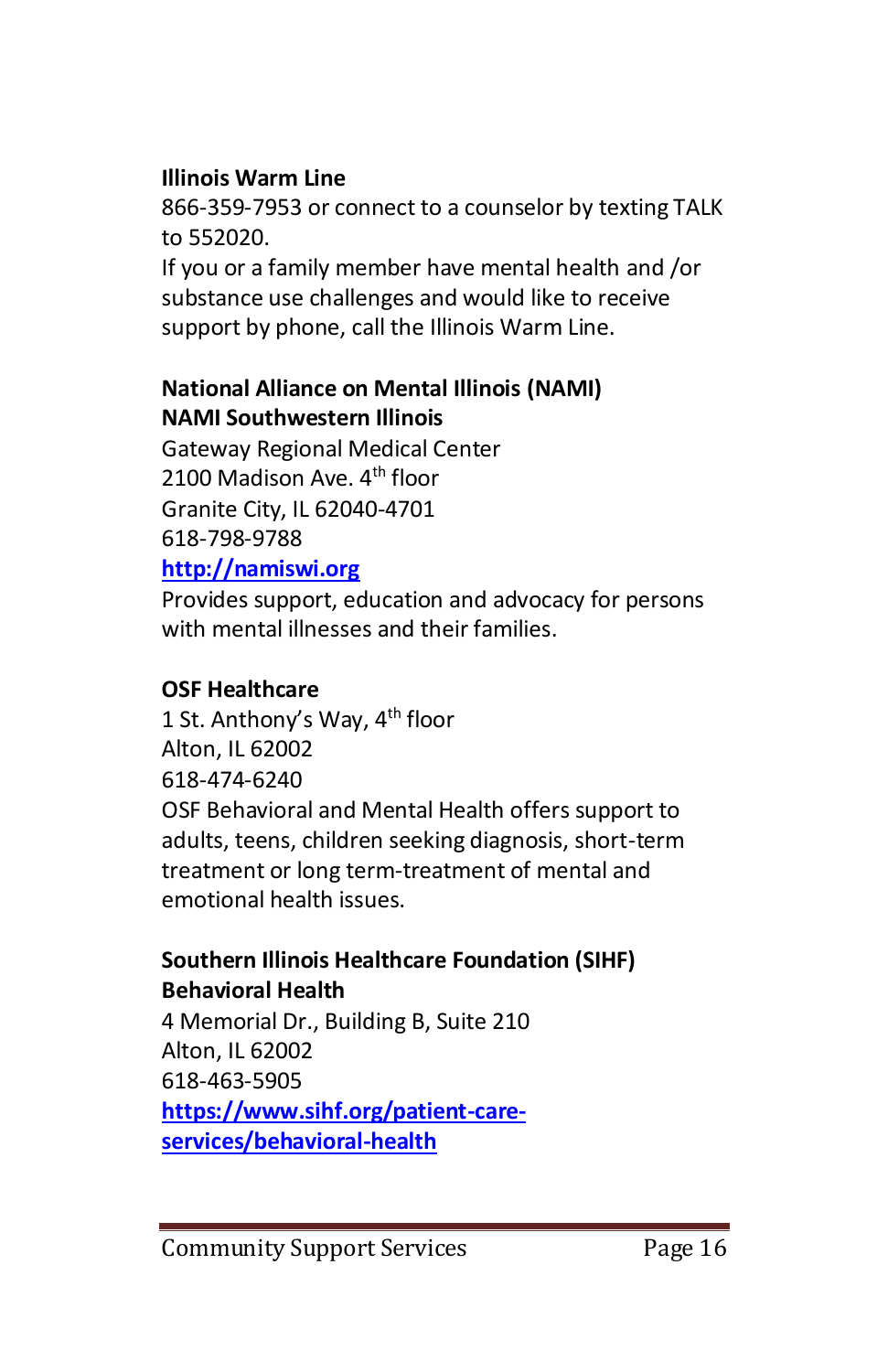Behavioral health specialists work with each individual patient to create a customized treatment plan. Specializes in chemical dependency and many mental health conditions.

## **SNAP (food stamps) and Other Services**

### **Illinois Department of Human Services Family Community Resource Center** 608 W. St Louis Ave East Alton, IL 62024 618-258-1660; TTY: 866-326-0270 Fax: 618-258-7275 **<https://www.benefits.gov/benefit/1260>** Receives applications for cash deposit, SNAP, and medical assistance by fax, mail or in person.

### **State ID for the Homeless**

### **Illinois Secretary of State**

**[https://www.cyberdriveillinois.com/departments/driv](https://www.cyberdriveillinois.com/departments/drivers/drivers_license/drlicid.html) [ers/drivers\\_license/drlicid.html](https://www.cyberdriveillinois.com/departments/drivers/drivers_license/drlicid.html)**

To qualify for the no-fee ID card, a person must be considered homeless as defined by the McKinney-Vento Homeless Assistance Act. The card is free with the proper documentation to show proof of legal name, date of birth, social security number, and signature. Persons must also fill out a Homeless Status Certification form to bring to their local DMV.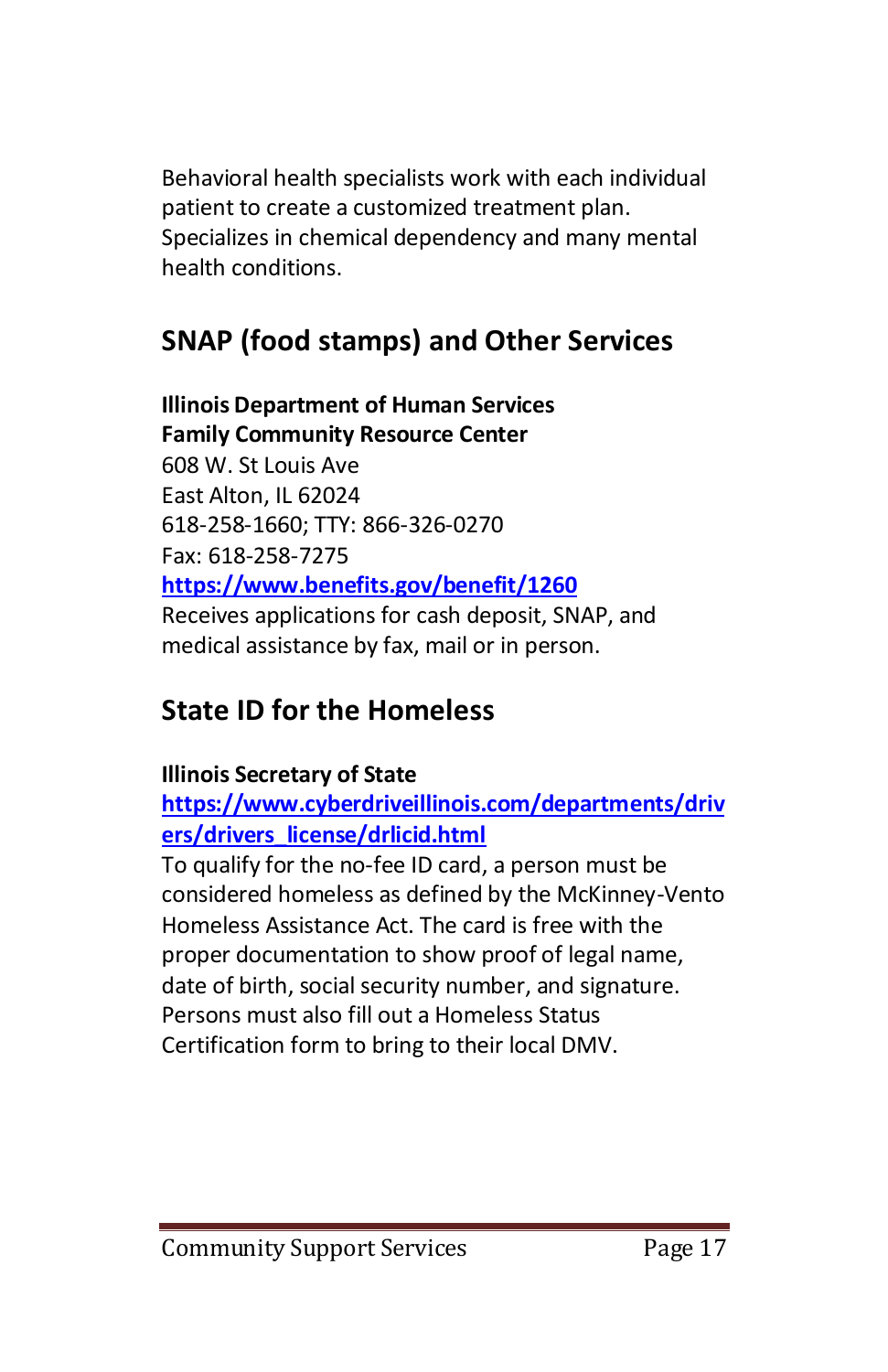### **Transportation**

### **Madison County Transit – MCT**

1 Transit Lane Pontoon Beach, IL 62040 618-931-RIDE (7433); 618-797-4636 route information TDD: 618-797-6000

#### **[www.mct.org](http://www.mct.org/)**

Alton area buses are 1, 7, 8, 9, 10, and 11. Bus 8 runs on Sunday. Bus 9 goes to Senior Services on the hour every work day. Bus 7 runs to Edwardsville.

Alton Downtown Depot does not open on Sunday; on Saturdays, it usually opens by 10 a.m.

Free Ride/Half Fare IDs are offered to individuals that meet the requirements. Senior Ride Free ID, and Benefit Access Free Ride ID requires Benefit Access eligibility. Online application is at

**[https://www2.illinois.gov/aging/benefitsaccess/Pages](https://www2.illinois.gov/aging/benefitsaccess/Pages/default.aspx) [/default.aspx](https://www2.illinois.gov/aging/benefitsaccess/Pages/default.aspx)** .

Seniors can get help filling this out at Senior Services Plus. Half Fare ID and Paratransit Free Ride ID do not require Benefit Access eligibility.

### **First Transit**

1-877-725-0569

Finds transportation to doctor's appointments for Medicaid recipients.

### **Veterans Support**

#### **Veterans Benefits Administration**

Midwest District Department of Veteran Affairs 9700 Page Ave., Suite 301 St. Louis, MO 63132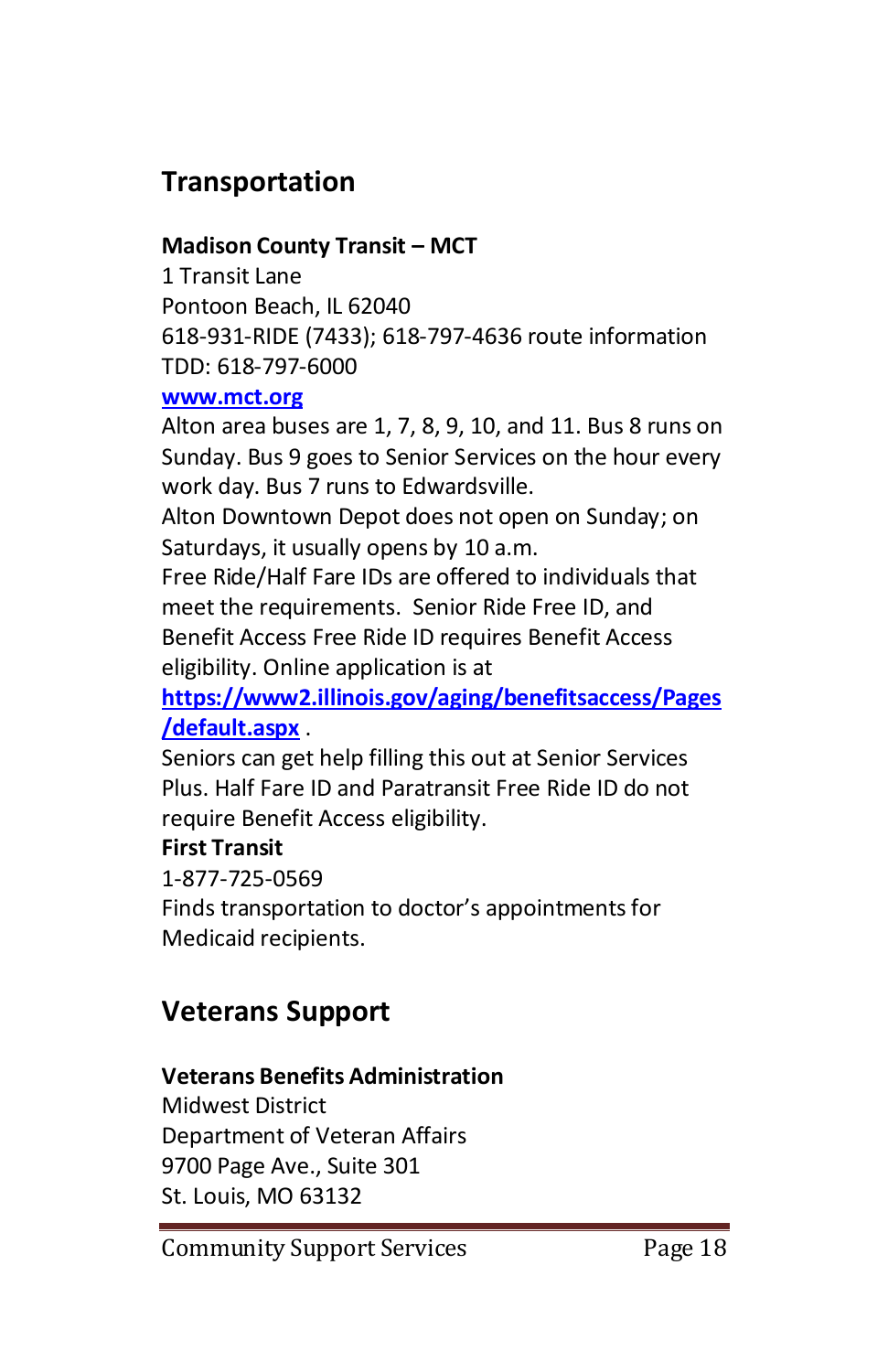#### 1-800-827-1000

**[www.va.gov](http://www.va.gov/)**

This is the first stop to access and manage your VA benefits and healthcare.

### **Local VA Medical Center**

VA St. Louis Health Care System-Jefferson Barracks Division 1 Jefferson Barracks Dr. St. Louis, MO 63125 314-652-4100

### **Hope Recovery Center**

Primary location for homeless veterans for housing programs, job programs, and mental health programs. 515 N. Jefferson Ave. St. Louis, MO 63103 1-800-228-5459 ext. 55500

### **Madison County Veterans' Assistance Commission**

157 N. Main St., Suite 115 Edwardsville, IL 62025-1963 618-296-4554

#### **[mcvac@co.madison.il.us](mailto:mcvac@co.madison.il.us)**

Provides services to honorably discharged military veterans and their families who reside in Madison County. Services include emergency financial assistance, transition center services, VA medical-related transportation, and case management services.

### **East St. Louis Vet Center**

Provides mental health coverage for combat vets; includes individual, group, marriage and family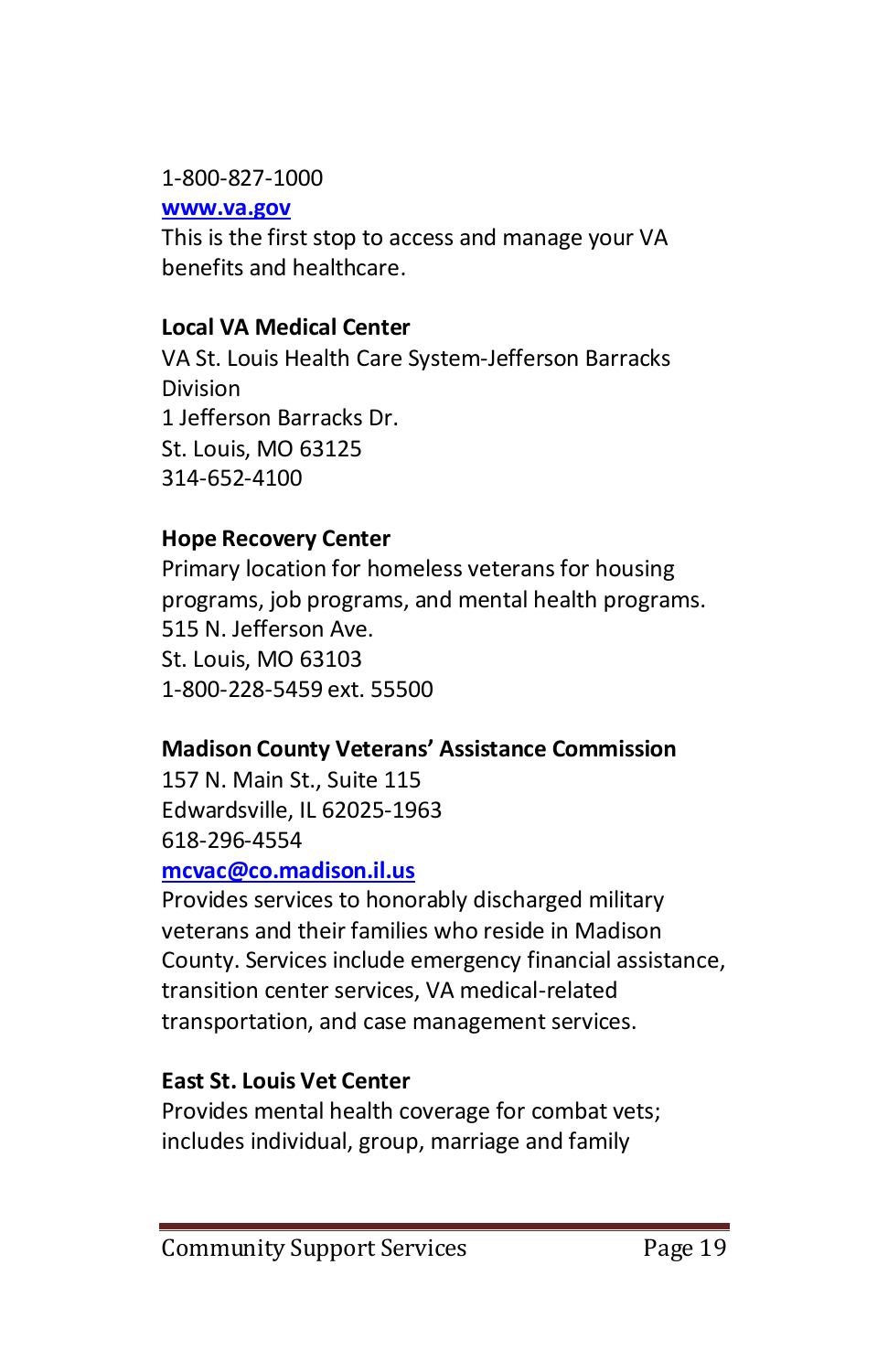counseling. Help for military sexual trauma victims to any veteran. Helps veterans with filing benefit claims. 1269 N. 89th St. East St. Louis, IL 62203 618-397-6602; 1-877-927-8387

### **Operation Protect Veterans**

1-877-908-3360 **[https://AARP.org/fraudwatchnetwork](https://aarp.org/fraudwatchnetwork)** AARP and the U.S. Postal Inspection Services have joined forces to fight against fraudulent scam artists. **Report a scam aimed at veterans to [protectveterans@aarp.org](mailto:protectveterans@aarp.org)** or call 1-877-908-3360

### **Supportive Services for Veteran Families (SSVF) Chestnut Health Systems**

50 Northgate Industrial Dr. Granite City, IL 62040 618-877-4420 ext. 1823 Promotes stability among very low-income veteran families who reside in or are transitioning to permanent housing.

#### **Veterans Assistance Commission of Madison County**

157 N. Main St., Suite 115 Edwardsville, IL 62025 618-296-4554; email: [mcvac@co.madison.il.us](mailto:mcvac@co.madison.il.us) Provides needed services to honorably discharged military veterans and their families. Services include, interim or emergency veterans' financial assistance, administrative case work, and advocacy related work.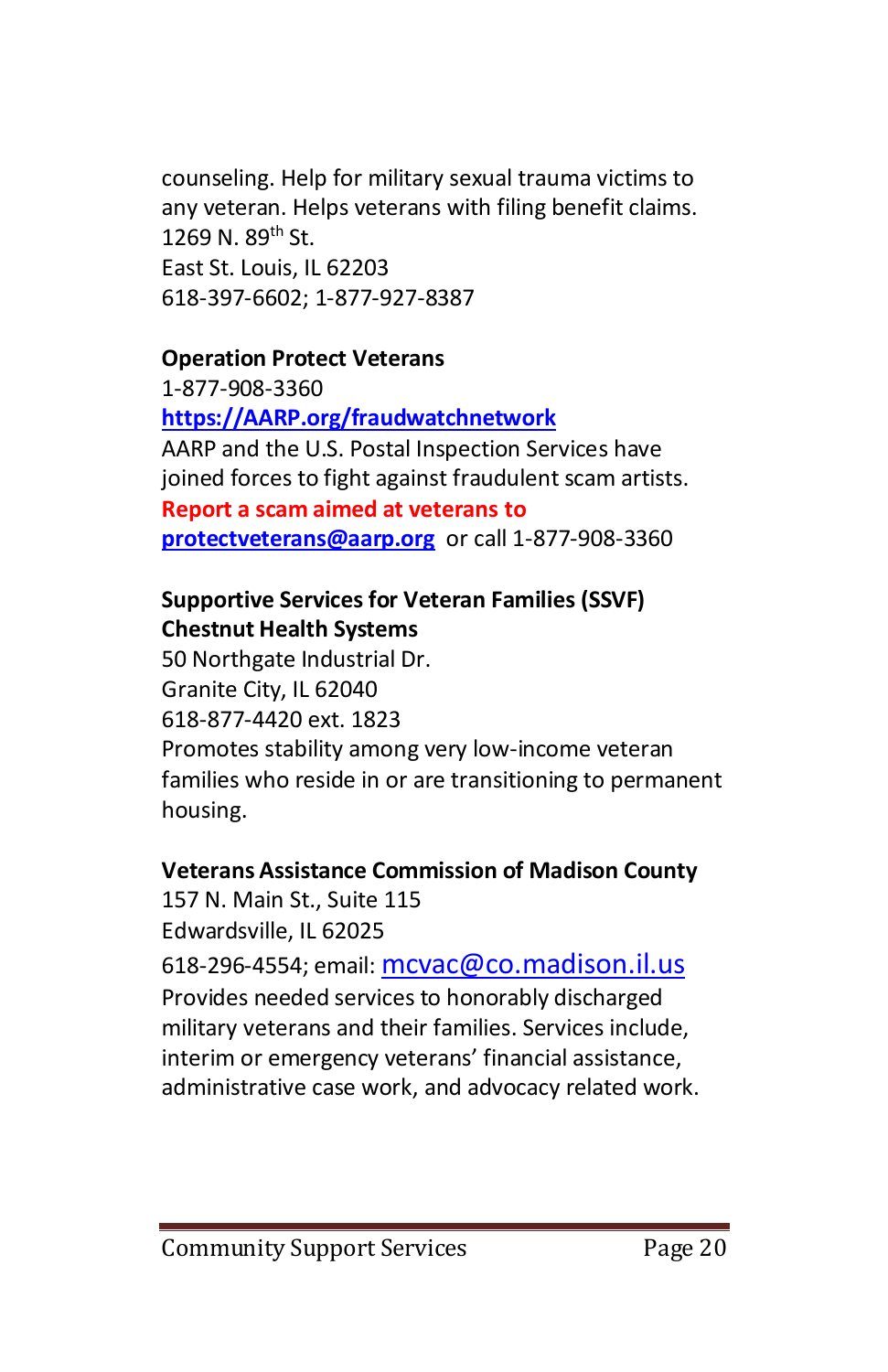#### **Veterans Crisis Line**

1-800-273-8255 and press 1 Text 838255 Support for deaf and hard of hearing 1-800-799-4889 **[www.veteranscrisisline.net](http://www.veteranscrisisline.net/)**

Connects veterans in crisis and their families to caring, qualified responders from the Department of Veterans Affairs. Many of the responders are veterans themselves.

## **Additional Information Area Warming and Cooling Centers**

### **Alton Square Mall**

200 Alton Square Alton, IL 62002 618-465-5500 Mon. – Sat.10 a.m. to 9 p.m., Sun. 12 p.m. to 5 p.m. Opens at 8 a.m.

### **Hayner Public Library District – Alton Square Mall**

132 Alton Square Dr. Alton, IL 62002 618-462-0677 Mon. – Sat. 8:30 a.m.to 9 p.m.; Sun. 12 p.m. to 5 p.m.

#### **Hayner Public Library District – Downtown**

326 Belle St. Alton, IL 62002 618-462-0677 Mon. – Thurs. 8:30 a.m. to 7 p.m.; Sat. 8:30 a.m. to 5 p.m. Closed Sunday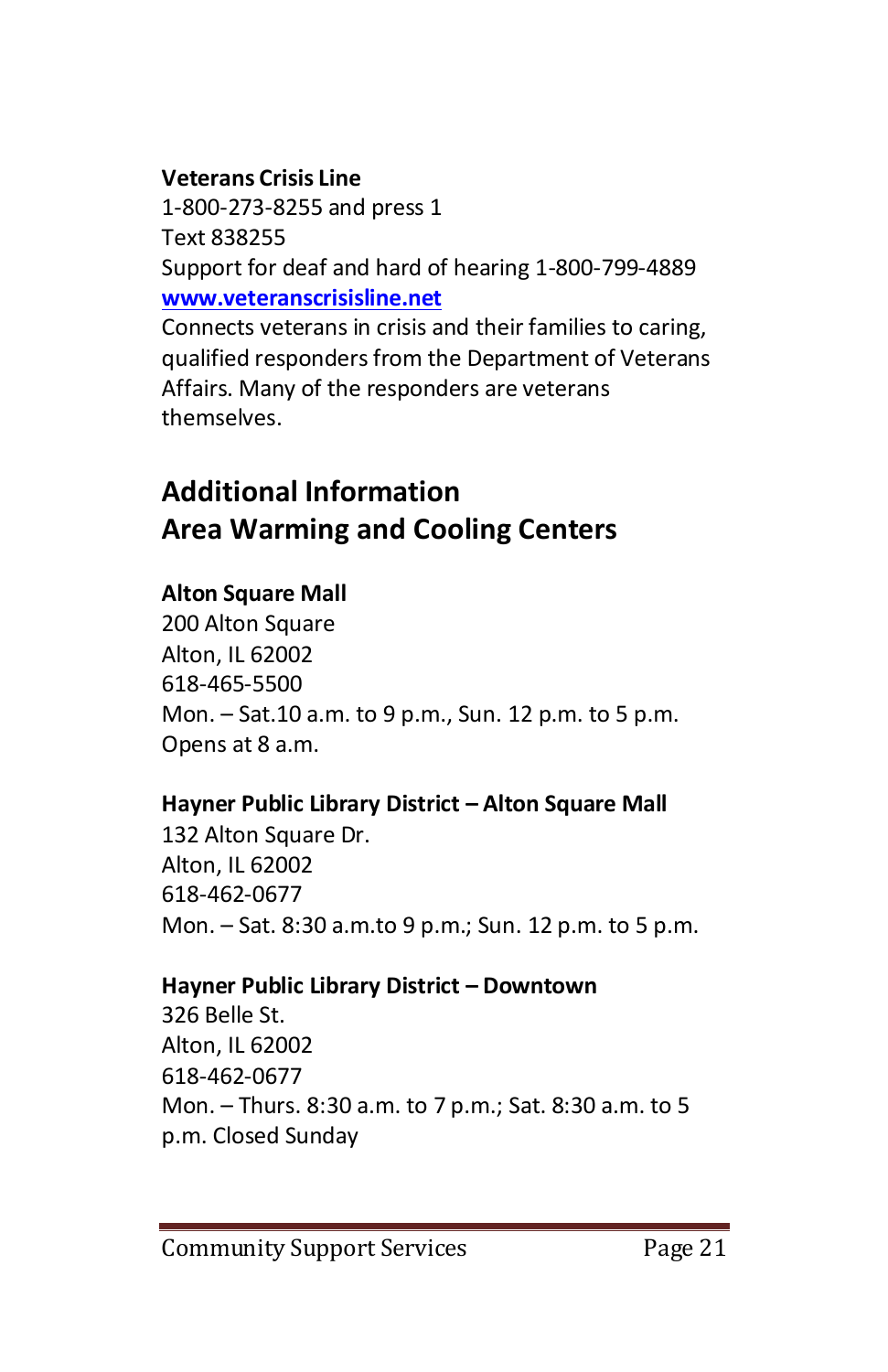### **Hayner Public Library – Genealogy & Local History**

401 State St. Alton, IL 62002 618-462-0677 Mon., Tues., Thurs., Fri, 8:30 a.m. to 5 p.m.; Wed. 12 p.m. to 7 p.m., Sat. 8:30 a.m. to 1 p.m. Closed Sunday

#### **Salvation Army Community Center**

525 Alby St. Alton, IL 62002 Mon. – Fri. 9 a.m. to 4 p.m. Opens at 8 a.m. Available Mon. – Thurs. 9 a.m. to 4 p.m.; Fri. 9 a.m. to 12 p.m.

### **Warming Center at Deliverance Temple Church**

1125 E.  $6^{th}$  St. Alton, IL 62002 [altonwarmingcenters@gmail.com](mailto:altonwarmingcenters@gmail.com)

### **Medication and Prescription Drop-Off**

### **Alton Police Department**

1700 E. Broadway Alton, Il 62002 618-463-3505 Drop-off available 24/7. **Accepted** are medications, vitamins, liquids, narcotics, cough syrup, prescription medicines, hormones, painkillers, antibiotics, ointments, oils, and any unidentifiable pills. **Not accepted** are asthma inhalers, mercury thermometers, hearing aids, household waste, and sharps or needles.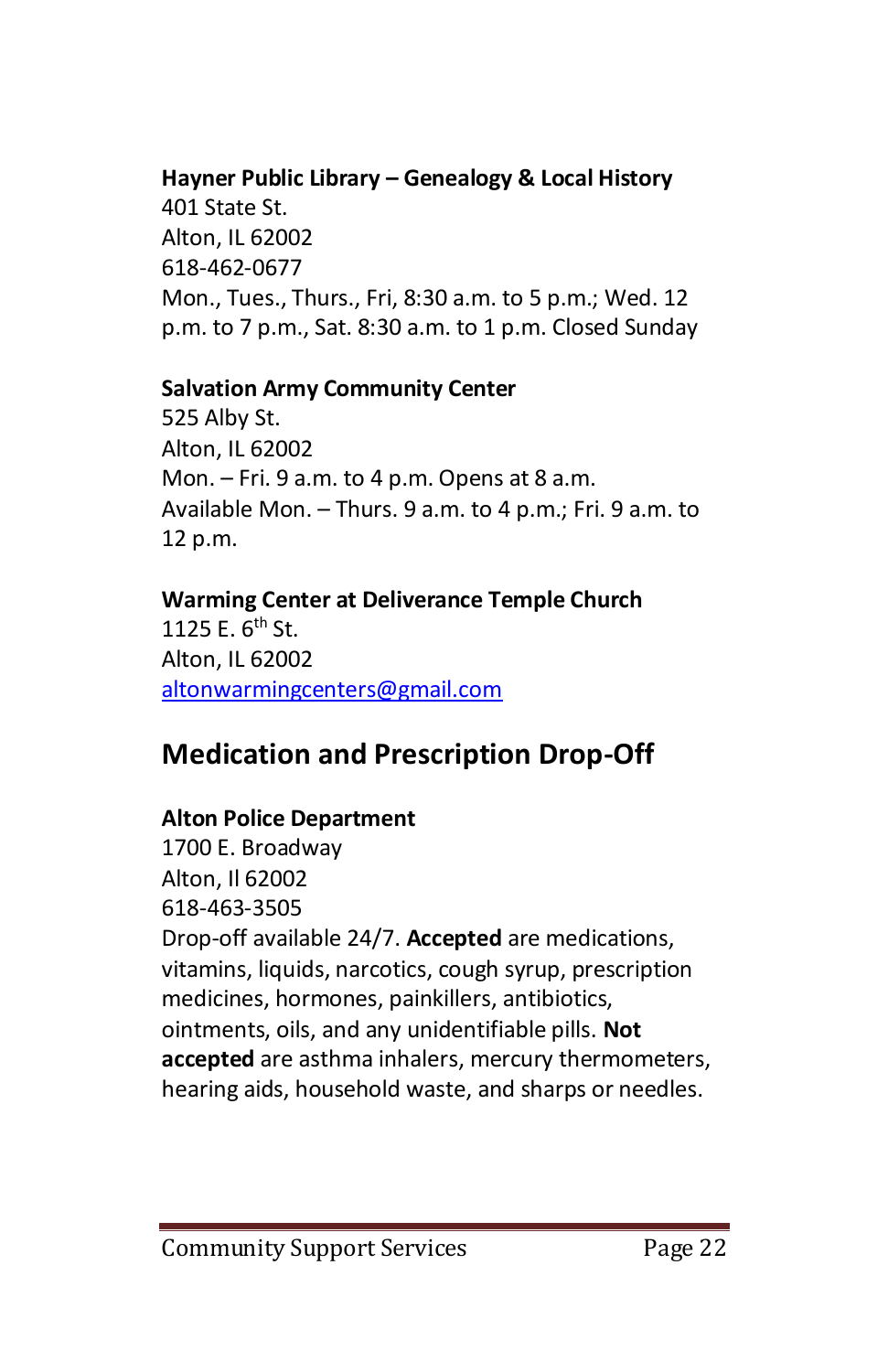### **Hotlines**

### **Child Abuse**

1-800-252-2873; TTY 1-800-358-5117. If you believe a child is in immediate danger of harm, call 911 first.

### **Domestic Violence Hotline**

For anyone affected by abuse and needing support, call 1-800-799-7233, or text LOVEIS to 1-866-331-9474. TTY 1-800-787-3224

### **Narcotics Anonymous**

314-830-3232 24-hour helpline

### **National Domestic Violence Hotline**

For anyone affected by abuse and needing support, call 1-800-799-7233, or text LOVEIS to 1-866-331-9474. TTY 1-800-787-3224

### **Suicide Prevention Lifeline**

1-800-273-TALK (8255) Available 24/7 to anyone in suicidal crisis or emotional distress.

### **Crisis Text Line**

Text **741741** from anywhere in the USA to text with a trained Crisis Counselor. Crisis intervention for suicide prevention in the U.S.

### **Call for Help**

24-hour sexual assault hotline. 618-397-0975